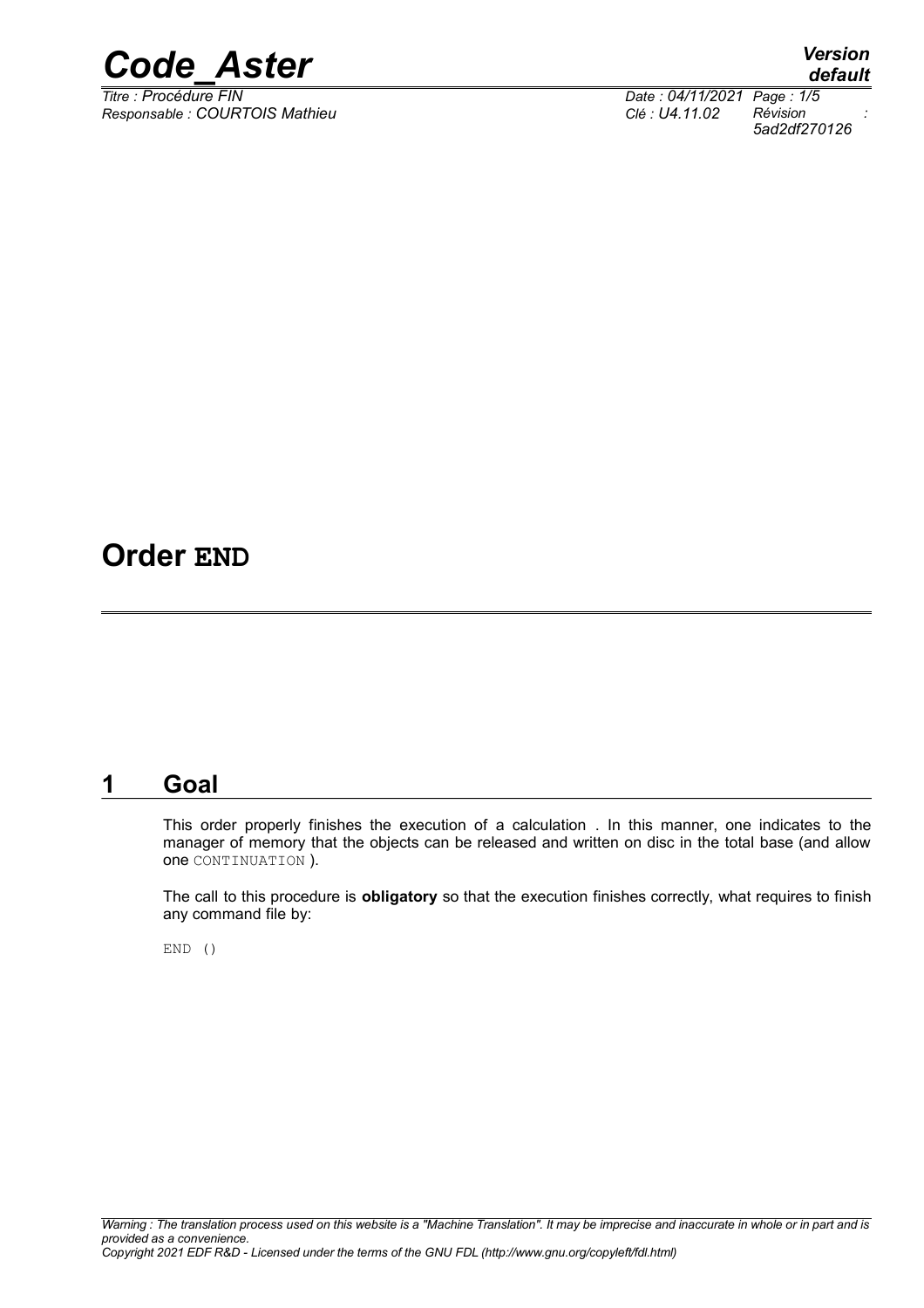# *Code\_Aster Version*

 $Responsible : COURTOIS Mathieu$ 

*Titre : Procédure FIN Date : 04/11/2021 Page : 2/5 5ad2df270126*

## **2 Syntax**

| END |  | ♦ | $RETASSAGE =$ |     | $'YES'$ ,<br>$'NOT'$ , | [DEFECT] |
|-----|--|---|---------------|-----|------------------------|----------|
|     |  | ♦ | $INFO RESU =$ |     | $'$ YES $'$ ,<br>'NOT' | [DEFECT] |
|     |  | ♦ | PROC0         | $=$ | 'YES',<br>'NOT'        | [DEFECT] |

)

An argument  $ext{exit}$  is available for the developers (see hereafter)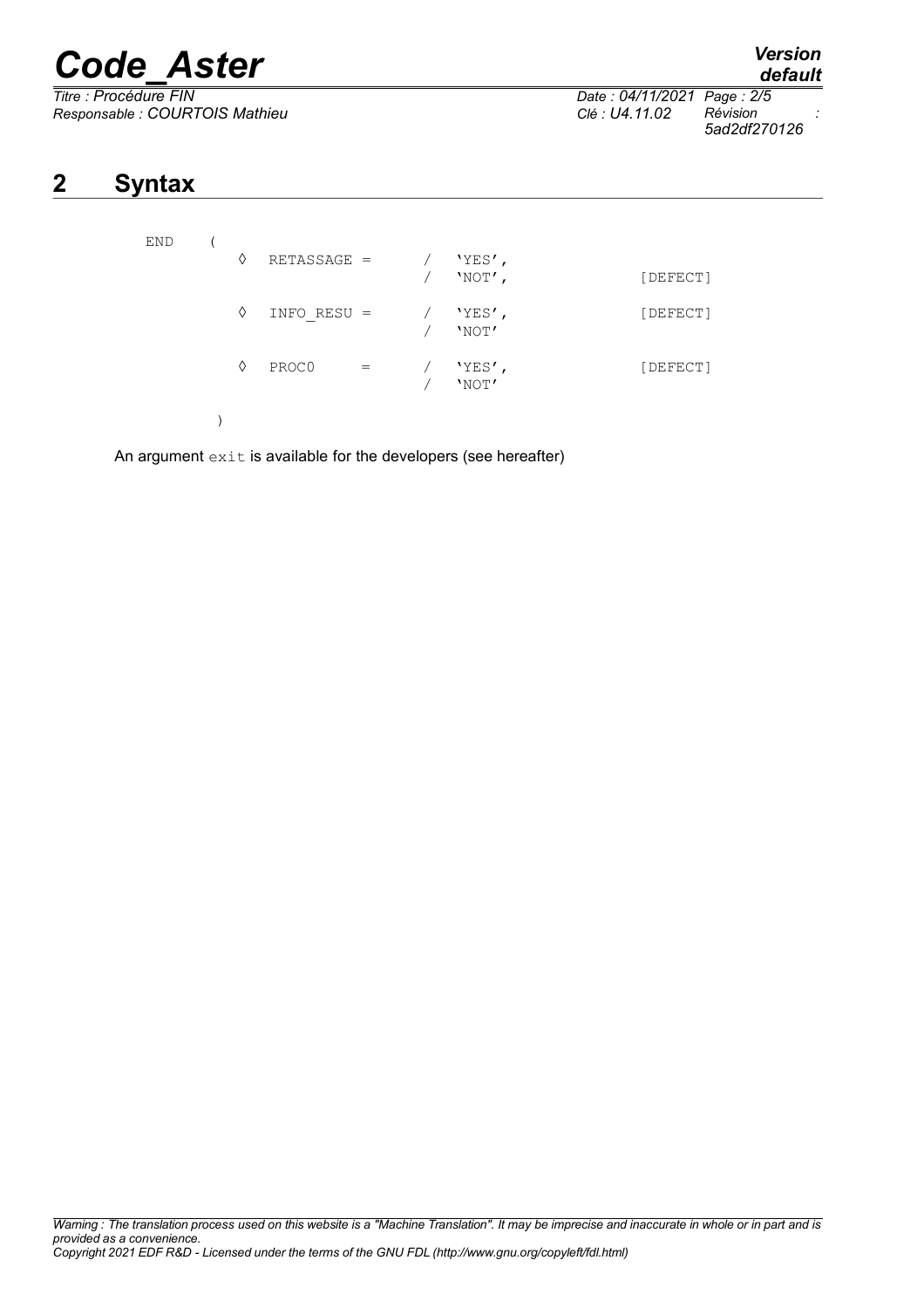## *Code\_Aster Version*

*Titre : Procédure FIN Date : 04/11/2021 Page : 3/5 Responsable : COURTOIS Mathieu Clé : U4.11.02 Révision :*

*5ad2df270126*

### **3 Operands**

The order END safeguard the whole of the concepts calculated during the execution in the file  $q$ lob.1 (and possibly  $q \text{lob.2,...}$  if necessary), as well as the whole of the python objects of the context of execution in fileS pick. These objects will be availableS for one CONTINUATION calculation.

#### **Notice**

*Are not saved in pick.codeaster.objects, the python objects of the type classifies, function and type.*

When END finished its work, Python continuous to analyze the instructions which follow and which certainly will fail if they call on the code\_aster objects.

The developer can use  $END$  (exit=True) to force to leave the interpreter Python.

#### **3.1 Operand RETASSAGE**

 $\sqrt{VES'}$ , RETASSAGE =  $VVES'$ ,

[DEFECT]

Cause the retassage of the base 'TOTAL' before writing on the associated file. This makes it possible to preserve smaller bases (removed from the objects associated with the concepts destroyed by the user).

This retassage is carried out as follows by the order:

- closing of the bases,
- opening of the base 'TOTAL',
- opening of a base 'VOLATILE',
- recopy, nonempty recording by nonempty recording of the base 'TOTAL' on the basis 'VOLATILE',
- renaming by the code of this base 'VOLATILE' for safeguard as if it were the base 'TOTAL' classic.

• The TOTAL base consists of one or more binary files organized in the form of fixed-length recordings. At the time of the operations of destruction, the associated recordings are declared free and can possibly be re-used in the course of execution. At the end of the execution, it can remain of the unoccupied recordings which contribute to the final size of the file. The operation of retassage thus consists in re-using this place by reorganizing the recordings. It is an operation which can involve many readings and writings on disc.

During an execution in parallel (MPI), it is each authority of the TOTAL base which is treated, which multiplies the inputs/outputs.

#### **3.2 Operand INFO\_RESU**

◊ INFO\_RESU = /'YES', [DEFECT]  $/$ 'NOT',

Cause the impression in the file MESSAGE relative information with the contents of the whole of the structures of data result stored in the base TOTAL.

#### **Note:**

*The use of this keyword can increase in a consequent way the execution time of the order END, it is thus advised to modify the value by default when one carries out calculations generating of important quantities of data by their diversity.*

## **3.3 Operand PROC0**

*Warning : The translation process used on this website is a "Machine Translation". It may be imprecise and inaccurate in whole or in part and is provided as a convenience.*

*Copyright 2021 EDF R&D - Licensed under the terms of the GNU FDL (http://www.gnu.org/copyleft/fdl.html)*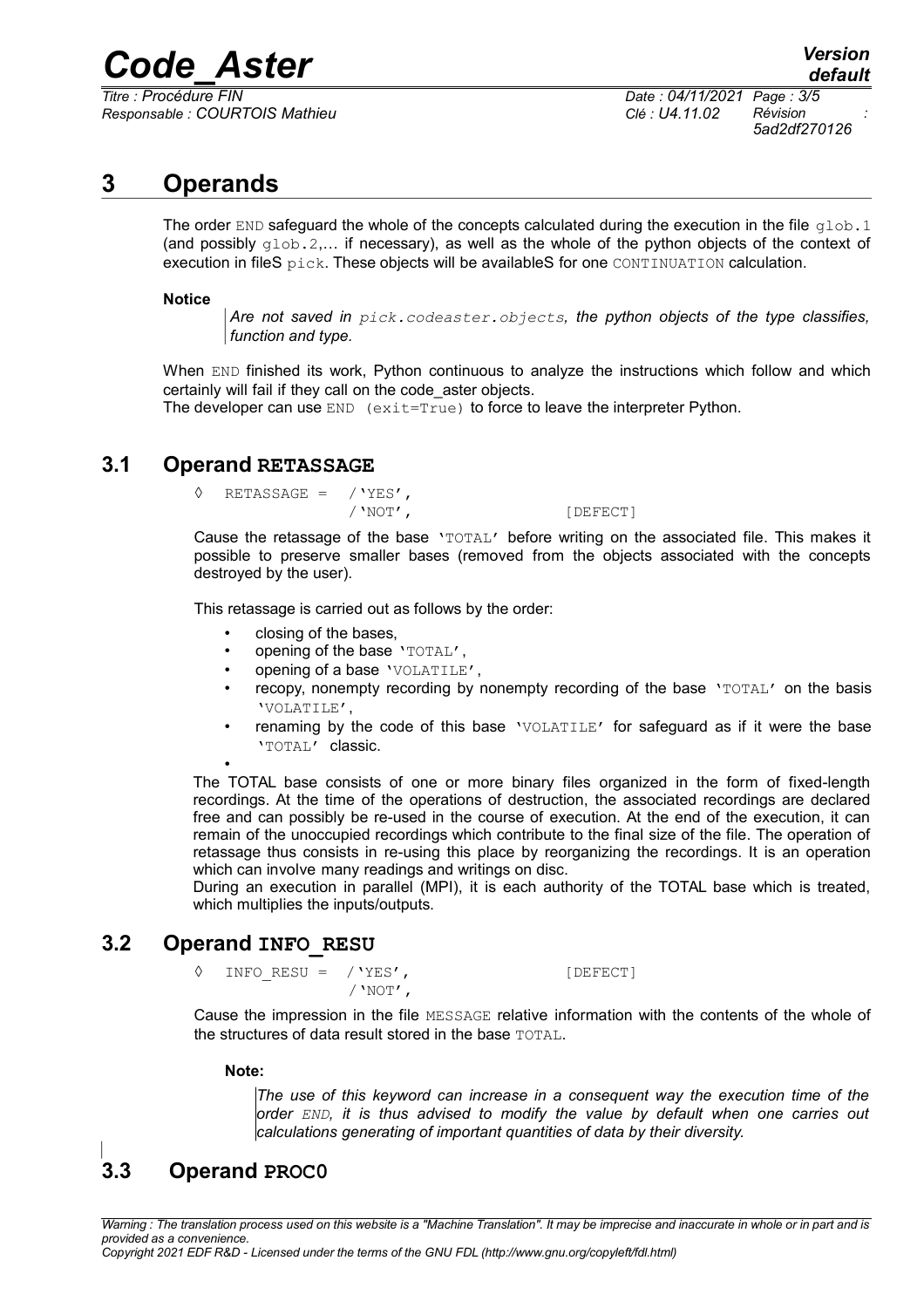## *Code\_Aster Version*

*Responsable : COURTOIS Mathieu Clé : U4.11.02 Révision :*

*Titre : Procédure FIN Date : 04/11/2021 Page : 4/5 5ad2df270126*

*default*

The operand PROC0 whose value by default is 'YES', allows to restrict the writing of the structures of data in the TOTAL base on the processor of row 0. If one affects the value to him 'NOT', the operations of safeguards will be carried out on all the processors. This operation can have high costs, it can thus be very penalizing to carry out it on each processor.

It can be necessary to carry out this safeguard on all the processors if one connects several command files (COM, com1, com2, etc…) in the same execution.

This keyword has direction only in parallel calculations and, except typical case, operation is automatic.

In distributed parallel mode (where each process sees only part of the model), all the processes make the writings ( PROCO=' NON').

In centralized parallel mode (classical parallelism), during the execution of the last command file, only the process #0 writes the base. During the intermediate executions, all the processes make the writings.

## **4 Example of impression resulting from the order END**

The example below is extracted from the file MESSAGE associated with the case test TTNL02A.

```
# -------------------------------------------------------------------------
# ORDER NO: 0026 CONCEPT OF THE TYPE:
# ------------- -----------------
END (RETASSAGE=' NON',
     INFO_RESU=' OUI',
    PROC<sub>0</sub>=' OUI', )
======>
STRUCTURE OF THE CONCEPT TEMPLE CALCULATE FOR 15 SEQUENCE NUMBERS
LIST OF THE REFERENCE SYMBOLS:
! -----------! ----------------! ---------------!
! NUME ORDRE! TEMP ! HYDR ELGA !
! ---------- ! ----------------! ---------------!
! 0! TEMPR ! HYDRR !
! 1! TEMP_R ! !
\Gamma , and \Gamma is a similar point of \Gamma , and \Gamma is a similar point of \Gamma! 9! TEMP R ! ! !
! 10! TEMP_R ! HYDR_R !
! 28! TEMP_R ! !
\Gamma , and \Gamma is a similar point of \Gamma , and \Gamma is a similar point of \Gamma! 118! TEMP_R ! !
! ---------- ! ----------------! ---------------!
LIST OF THE NAMES OF VARIABLES OF ACCESS:
                                   INST OF TYPE R
LIST OF THE NAMES OF PARAMETERS:
! -----------! --------------! --------------! -------------! 
--------------!
! NUME ORDRE! MODEL ! CHAMPMAT ! CARAELEM ! EXCIT !
! ---------- ! --------------! --------------! -------------! 
--------------!
```
*Warning : The translation process used on this website is a "Machine Translation". It may be imprecise and inaccurate in whole or in part and is provided as a convenience. Copyright 2021 EDF R&D - Licensed under the terms of the GNU FDL (http://www.gnu.org/copyleft/fdl.html)*